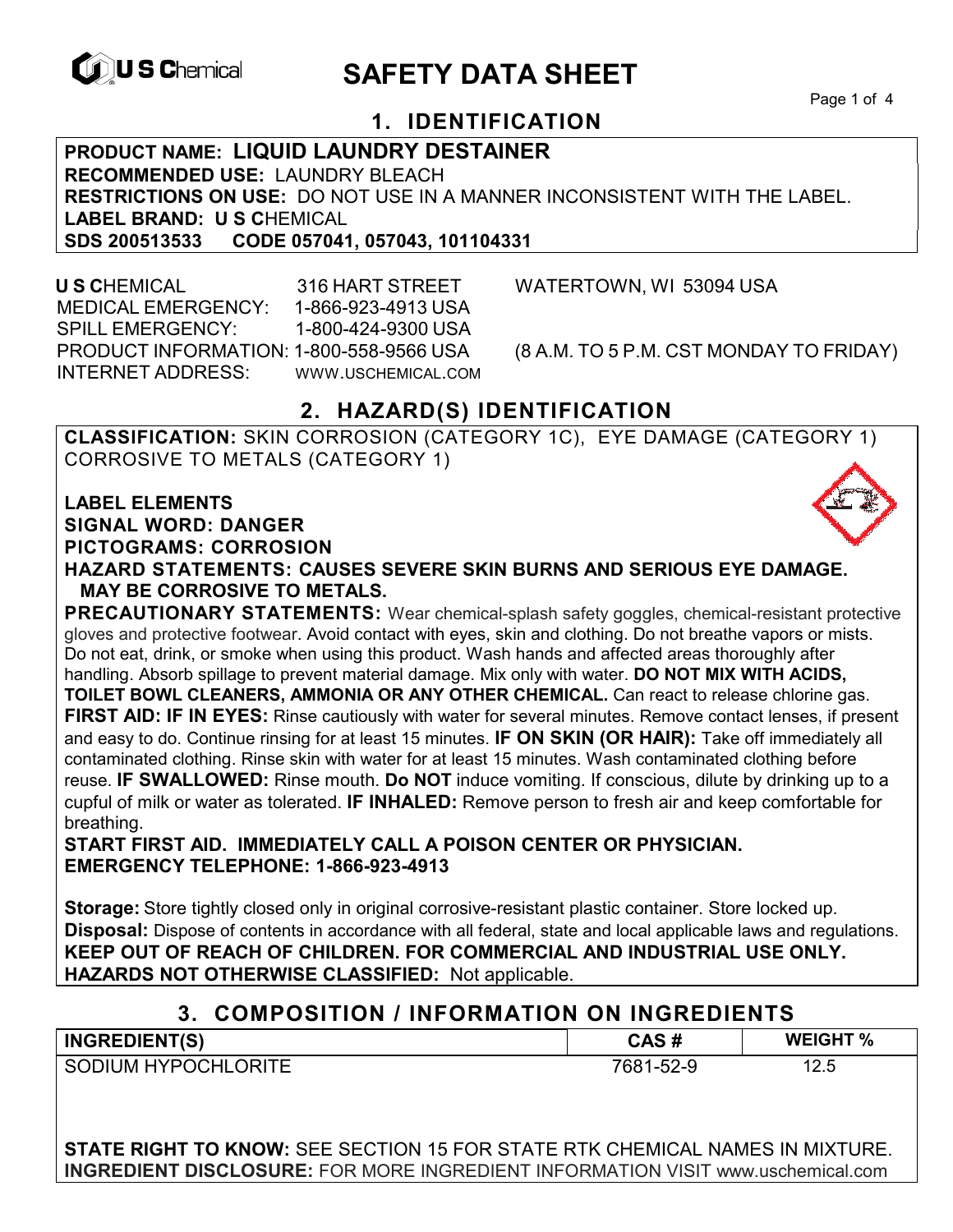## **4. FIRST-AID MEASURES** Page 2 of 4

**IF IN EYES:** RINSE CAUTIOUSLY WITH WATER FOR SEVERAL MINUTES. REMOVE CONTACT LENSES, IF PRESENT AND EASY TO DO. CONTINUE RINSING FOR AT LEAST 15 MINUTES. **IF ON SKIN (OR HAIR):** TAKE OFF IMMEDIATELY ALL CONTAMINATED CLOTHING. RINSE SKIN WITH WATER FOR AT LEAST 15 MINUTES. WASH CONTAMINATED CLOTHING BEFORE REUSE. **IF SWALLOWED:** RINSE MOUTH. **Do NOT** INDUCE VOMITING. IF CONSCIOUS, DILUTE BY DRINKING UP TO A CUPFUL OF MILK OR WATER AS TOLERATED. **IF INHALED:** REMOVE PERSON TO FRESH AIR AND KEEP COMFORTABLE FOR BREATHING. **START FIRST AID. IMMEDIATELY CALL A POISON CENTER OR PHYSICIAN. EMERGENCY TELEPHONE: 1-866-923-4913**

**MOST IMPORTANT SYMPTOMS / EFFECTS:** CAUSES SEVERE SKIN BURNS AND SERIOUS EYE DAMAGE. MAY CAUSE BLINDNESS WITHOUT IMMEDIATE FIRST AID. HARMFUL IF SWALLOWED. CAUSES BURNS AND SERIOUS DAMAGE TO MOUTH, THROAT AND STOMACH. CORROSIVE TO ALL BODY TISSUES.

**MEDICAL CONDITIONS AGGRAVATED:** NONE KNOWN.

**NOTE TO PHYSICIAN:** CALL 1-866-923-4913 FOR EXPOSURE MANAGEMENT ASSISTANCE.

## **5. FIRE-FIGHTING MEASURES**

**CHEMICAL HAZARDS:** CORROSIVE. OXIDIZER. NON-FLAMMABLE. **COMBUSTION PRODUCT HAZARDS:** CHLORINE GAS AND OTHER FUMES. **METHODS:** SELECT EXTINGUISHER AND METHODS BASED ON FIRE SIZE AND TYPE. **EQUIPMENT:** WEAR SCBA AND FULL PROTECTIVE GEAR AS CONDITIONS WARRANT. **NFPA RATING:** HEALTH-3/FLAMMABILITY-0/ INSTABILITY-1/SPECIAL HAZARD-N.AP. **SUITABLE EXTINGUISHERS:** WATER, DRY CHEMICAL, CO2 OR FOAM SUITABLE FOR FIRE. **UNSUITABLE EXTINGUISHERS:** NO RESTRICTIONS BASED ON CHEMICAL HAZARDS.

## **6. ACCIDENTAL RELEASE MEASURES**

**PERSONAL PRECAUTIONS:** EVACUATE UNPROTECTED PERSONNEL FROM AREA. WEAR PERSONAL PROTECTION INCLUDING RUBBER BOOTS. SEE SECTION 8. VENTILATE AREA IF NEEDED. BE CAREFUL NOT TO SLIP. WASH THOROUGHLY AFTER CLEAN-UP. **ENVIRONMENTAL PRECAUTIONS:** PREVENT SPILL FROM ENTERING DRAIN, STORM SEWER OR SURFACE WATERWAY. PREVENT WATER AND SOIL CONTAMINATION. **CLEAN-UP METHODS:** SMALL SPILLS MAY BE WIPED UP AND RINSED WITH WATER. FOR LARGER SPILLS, DIKE TO CONTAIN. PUMP TO LABELED CONTAINER OR ABSORB SPILLAGE AND SCOOP UP WITH INERT ABSORBENT MATERIAL. AFTER SPILL COLLECTION, RINSE AREA WITH WATER AND FOLLOW WITH NORMAL CLEAN-UP PROCEDURES.

## **7. HANDLING AND STORAGE**

**HANDLING:** FOLLOW ALL LABEL DIRECTIONS. INSTRUCT PERSONNEL ABOUT PROPER USE, HAZARDS, PRECAUTIONS, AND FIRST AID MEASURES. AVOID INHALATION, INGESTION, AND CONTACT WITH SKIN, EYES AND CLOTHING. DO NOT TASTE OR SWALLOW. REMOVE AND WASH CONTAMINATED CLOTHING AND FOOTWEAR BEFORE REUSE. PRODUCT RESIDUE MAY REMAIN IN EMPTY CONTAINERS. HANDLE CAREFULLY TO AVOID DAMAGING CONTAINER.

**STORAGE:** STORE TIGHTLY CLOSED ONLY IN ORIGINAL CORROSIVE-RESISTANT PLASTIC CONTAINER. STORE LOCKED UP. STORE AT AMBIENT TEMPERATURES IN A DRY AREA OUT OF DIRECT SUNLIGHT. PROTECT FROM FREEZING. ROTATE STOCK REGULARLY. KEEP AWAY FROM FOOD AND DRINK. KEEP OUT OF REACH OF CHILDREN.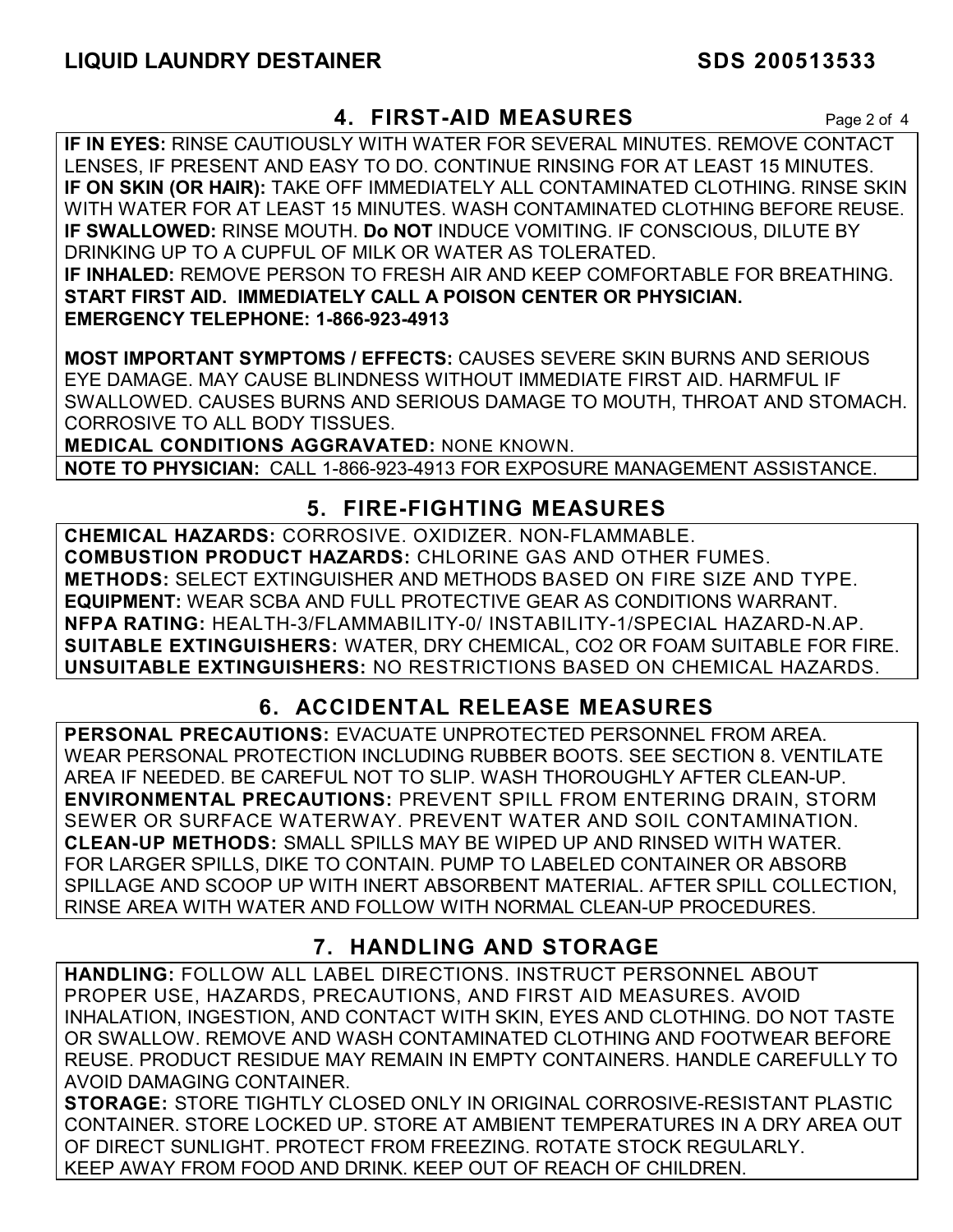# **LIQUID LAUNDRY DESTAINER SDS 200513533**

**8. EXPOSURE CONTROLS / PERSONAL PROTECTION** Page 3 of 4

**EXPOSURE LIMITS:** SODIUM HYPOCHLORITE = 0.5 PPM TWA AS CHLORINE, 1 PPM STEL AS CHLORINE (ACGIH), 1 PPM CEILING LIMIT AS CHLORINE (OSHA) **ENGINEERING CONTROLS:** GENERAL ROOM VENTILATION IS TYPICALLY ADEQUATE.

#### **PERSONAL PROTECTION**

**EYES:** CHEMICAL-SPLASH SAFETY GOGGLES.

**HANDS:** CHEMICAL-RESISTANT PROTECTIVE GLOVES (NITRILE, NEOPRENE OR RUBBER). **RESPIRATORY:** NIOSH/MSHA CERTIFIED RESPIRATOR IF EXPOSURE LIMITS ARE EXCEEDED. **FEET:** PROTECTIVE FOOTWEAR.

**BODY:** SUITABLE PROTECTIVE CLOTHING.

**HYGIENE MEASURES:** HANDLE IN ACCORDANCE WITH GOOD INDUSTRIAL HYGIENE AND SAFETY PRACTICE. TAKE OFF IMMEDIATELY ALL CONTAMINATED CLOTHING AND WASH IT BEFORE REUSE. WASH HANDS AND AFFECTED AREAS THOROUGHLY AFTER HANDLING. PROVIDE SUITABLE FACILITIES FOR QUICK DRENCHING OR FLUSHING OF THE EYES AND BODY IN CASE OF CONTACT OR SPLASH HAZARD.

### **9. PHYSICAL AND CHEMICAL PROPERTIES**

| <b>APPEARANCE: YELLOW LIQUID</b>          | <b>AUTO-IGNITION TEMPERATURE: N.AV.</b>    |
|-------------------------------------------|--------------------------------------------|
| <b>ODOR: CHLORINE</b>                     | <b>DECOMPOSITION TEMPERATURE: N.AV.</b>    |
| <b>pH CONCENTRATE: ABOVE 12.0 (BASIC)</b> | <b>EXPLOSIVE LIMITS (LEL/UEL): NONE</b>    |
| pH READY-TO-USE: N.AP.                    | <b>EVAPORATION RATE: N.AV.</b>             |
| pH @ USE DILUTION: N.AV.                  | FLAMMABILITY (SOLID, GAS): N.AP.           |
| <b>PHYSICAL STATE: LIQUID</b>             | <b>FLASH POINT: NONE</b>                   |
| <b>RELATIVE DENSITY (WATER): 1.210</b>    | <b>INITIAL BOILING POINT/RANGE: N.AV.</b>  |
| <b>SOLUBILITY (WATER): COMPLETE</b>       | <b>MELTING POINT/FREEZING POINT: N.AV.</b> |
| VAPOR PRESSURE: N.AV.                     | <b>ODOR THRESHOLD: N.AV.</b>               |
| VAPOR DENSITY: N. AV.                     | PARTITION COEFF. (N-OCTANOL/WATER): N.AV.  |
| <b>VISCOSITY: NON-VISCOUS</b>             | <b>OTHER: N.AV.</b>                        |

## **10. STABILITY AND REACTIVITY**

**REACTIVITY:** MIXING WITH INCOMPATIBLES CAN RELEASE HEAT + HAZARDOUS GASES. **CHEMICAL STABILITY:** STABLE.

**POSSIBILITY OF HAZARDOUS REACTIONS:** SEE REACTIVITY. WILL NOT POLYMERIZE. **CONDITIONS TO AVOID:** TEMPERATURES BELOW 35°F (1.6°C) OR ABOVE 120°F (49°C). **MATERIALS TO AVOID:** ACIDS, AMMONIA, METALS AND OTHER CHEMICALS. MIX ONLY WITH WATER.

**HAZARDOUS DECOMPOSITION PRODUCTS:** NONE UNDER NORMAL CONDITIONS.

## **11. TOXICOLOGICAL INFORMATION**

**ROUTES OF EXPOSURE:** EYES, SKIN, INGESTION, INHALATION. **INFORMATION ON ROUTES OF EXPOSURE:** NO LC50/LD50 TEST DATA ON MIXTURE. **ACUTE EFFECTS /SYMPTOMS**: CORROSIVE TO ALL BODY TISSUES.

 **EYES:** CAUSES SERIOUS EYE DAMAGE. MAY CAUSE PAIN, REDNESS AND WATERING.  **SKIN:** CAUSES SEVERE SKIN BURNS. MAY CAUSE DELAYED PAIN, REDNESS AND BLISTERING. **INGESTION:** CAUSES BURNS AND SERIOUS DAMAGE TO MOUTH, THROAT AND STOMACH. **INHALATION:** MAY CAUSE CORROSIVE EFFECTS TO NOSE, THROAT, AND RESPIRATORY SYSTEM. **CHRONIC / OTHER EFFECTS:** NO REPORTABLE GERM CELL MUTAGENS, SKIN SENSITIZERS, RESPIRATORY SENSITIZERS, REPRODUCTIVE TOXINS OR ASPIRATION HAZARDS. **SPECIFIC TARGET ORGANS (SINGLE/REPEATED):** NONE KNOWN. **NUMERICAL MEASURES OF TOXICITY:** ATEmix (ORAL-RAT) = ABOVE 2000 MG / KG

**CARCINOGENS:** NO REPORTABLE ACGIH, IARC, NTP, OR OSHA CARCINOGENS.